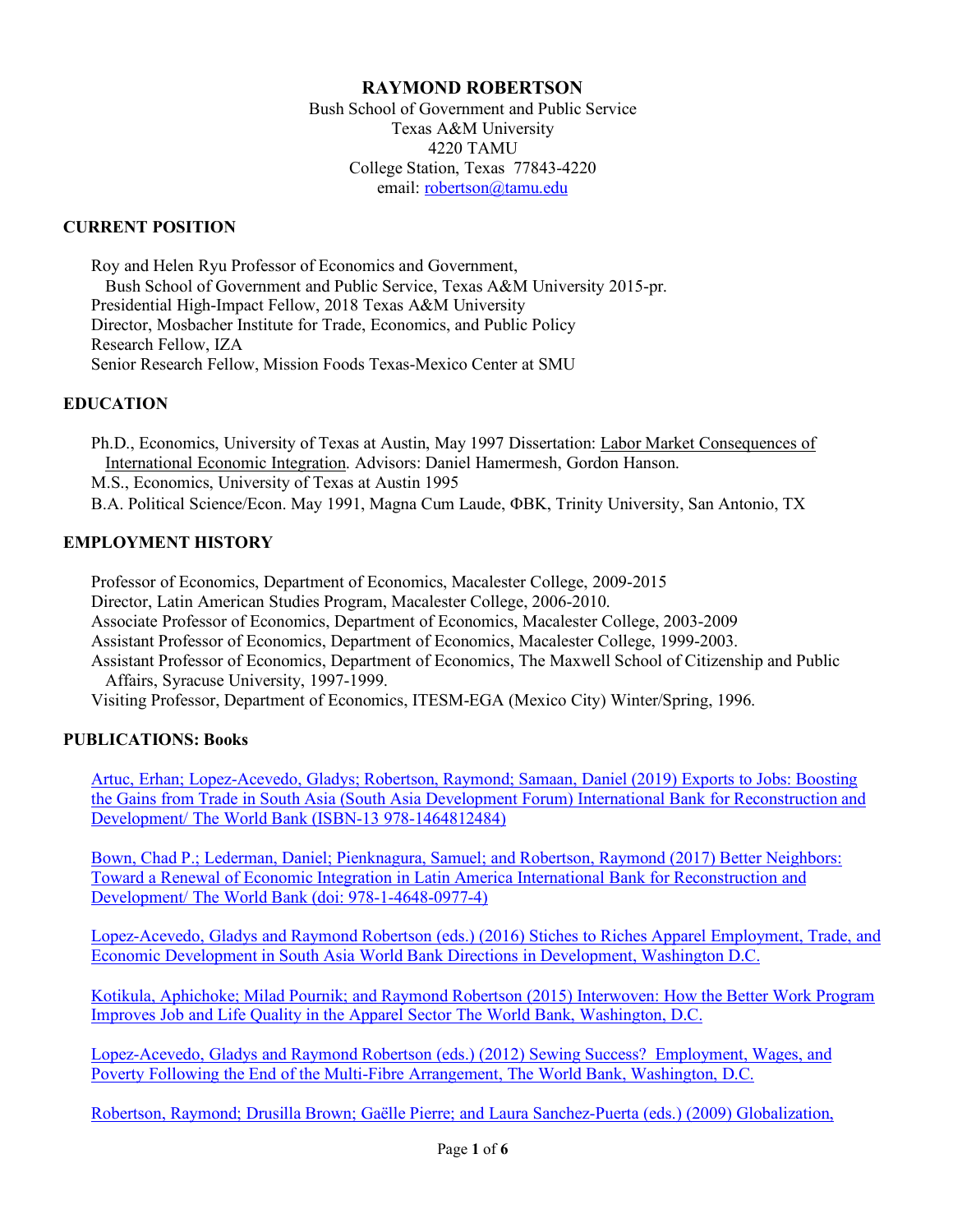Wages, and the Quality of Jobs Five Country Studies, The World Bank, Washington, D.C.

# **PUBLICATIONS: Academic Articles and Book Chapters**

Robertson, R.; Brown, Drusilla; Dehejia, Rajeev (2020) "Working Conditions and Factory Survival: Evidence from Better Factories Cambodia", forthcoming, *Review of Development Economics*. http://dx.doi.org/10.1111/rode.12719

Robertson, Raymond; Halliday, Timothy J; Vasireddy, Sindhu. (2020) "Labour market adjustment to third-party competition: Evidence from Mexico." *The World Economy* 43(7): 1977-2006.

Robertson, Raymond; Lopez-Acevedo, Gladys; Savchenko, Yevgeniya. (2020) "Globalisation and the Gender Earnings Gap: Evidence from Sri Lanka and Cambodia," *The Journal of Development Studies*, 56(2): 295- 313, DOI: 10.1080/00220388.2019.1573986

Robertson, Raymond. (2020). Lights On: How Transparency Increases Compliance in Cambodian Global Value Chains. *ILR Review.*73(4): 939-968. https://doi.org/10.1177/0019793919893333

Halliday, Timothy; Lederman, Daniel; Robertson, Raymond (2018) "Tracking Wage Inequality Trends with Prices and Different Trade Models: Evidence from Mexico" *Review of World Economics (Weltwirtschaftliches Archiv)* 154(1): 47-73.

Lederman, Daniel; Raymond Robertson (2018) "Economic Integration across Latin America: Evidence from Labour Markets, 1990-2013" *The World Economy,* 41:5. 1269-1287. https://doi.org/10.1111/twec.12610.

Gandolfi, Davide; Halliday, Timothy; Robertson, Raymond (2017) "Trade, FDI, Migration, and The Place Premium: Mexico and the United States" *Review of World Economics (Weltwirtschaftliches Archiv)* 153(1): 1-37.

Alder, Paris; Brown, Drusilla; Dehejia, Rajeev; Domat, George; and Robertson, Raymond (2017) "Do Factory Managers Know What Workers Want? Worker Information Asymmetries and Pareto Optimal Human Resource Management Policies" *Asian Development Review* 34(1): 1-23.

Robertson, Raymond; Kumar, Anil; Dutkowsky, Donald (2014) "Weak-Form and Strong-Form Purchasing Power Parity between the US and Mexico: A Panel Cointegration Investigation" *Journal of Macroeconomics* 42 (December): 241-262.

Drusilla Brown, Rajeev Dehejia, Raymond Robertson (2014) "Factory Decisions to become Noncompliant with Labor Standards: Evidence from Better Factories Cambodia" in Arianna Rossi, Amy Luinstra, and John Pickles (eds.) Toward Better Work: Understanding Labour in Global Apparel Supply Chains, International Labour Organisation and Palgrave Macmillan, pp. 232-250.

Drusilla Brown, Rajeev Dehejia, Raymond Robertson (2014) "Is There a Business Case for Improving Labor Standards? Some Evidence from Better Factories Cambodia", in Bair, Jennifer (eds) Workers' Rights and Labor Compliance in Global Supply Chains, Routledge, pp. 69-87.

Ang, Debra, Drusilla Brown, Rajeev Dehejia, Raymond Robertson (2012) "Labor Law Compliance and Human Resource Management Innovation: Better Factories Cambodia" *Review of Development Economics* 16(4), (November): 594-607.

Robertson, Raymond (2012) "Teaching International Trade by Bridging the Gap between Theory and Practice" in Gail M. Hoyt and KimMarie McGoldrick (eds.) International Handbook of Teaching and Learning Economics Edward Elgar Publishing, Cheltenham, Glos., UK and Northampton, MA.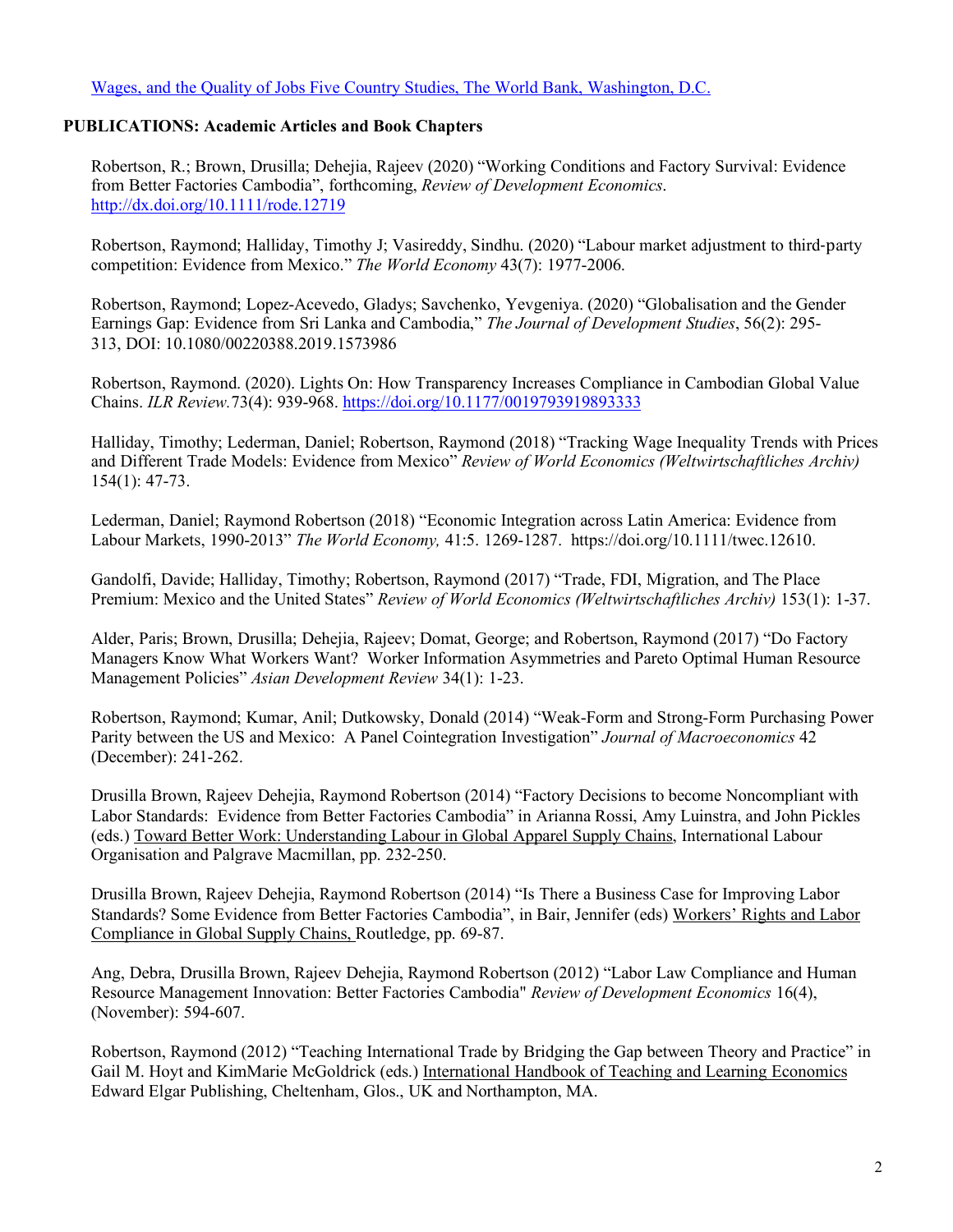Robertson, Raymond (2011) "Mexico: A Liberalization Leader?" in Bown, Chad P. (ed) The Great Recession and Import Protection: The Role of Temporary Trade Barriers. London, UK: CEPR and the World Bank.

Rossi, Arianna and Robertson, Raymond (2011) "Better Factories Cambodia – An Instrument for Improving Industrial Relations in a Transnational Context" in Papadakis, Konstantinos (ed.) Practices and Outcomes of an Emerging Global Industrial Relations Framework, Palgrave Mcmillan and the ILO.

Bernard, Andrew; Schott, Peter; and Robertson, Raymond (2010) "Is Mexico a Lumpy Country?" *Review of International Economics***,** November 18(5): 937-50. Previously published as NBER Working Paper 10898 and now contains results from "A Note on the Empirics of the Lens Condition" with Andrew Bernard (Dartmouth and NBER) and Peter Schott (Yale and NBER), NBER Working Paper 11448.

Hanson, Gordon, and Robertson, Raymond (2010) "China and the Manufacturing Exports of Other Developing Countries" in Feenstra, Robert and Shang-Jin Wei (Eds.) China's Growing Role in World Trade, National Bureau of Economic Research. Also NBER Working Paper 14497.

Skidmore, Mark; Toya, Hideki; Robertson, Raymond (2010) "A Reevaluation of the Effect of Human Capital Accumulation on Economic Growth: Using Natural Disasters as an Instrument" *Eastern Economic Journal*, Winter, 36(1): 120-37.

Robertson, Raymond; Kumar, Anil; Dutkowsky, Donald (2009) "Purchasing Power Parity and Aggregation Bias in a Developing Country: The Case of Mexico" *Journal of Development Economics* November, 90(2), 237-243.

Robertson, Raymond (2009) "Estimating International Labor Complementarity: Some Preliminary Results", in Soloaga, Isidro (ed.) Sobre México: Temas actuales de política económica Universidad Popular Autónoma del Estado de Puebla (UPAEP), Puebla, Mexico, 53-70.

Neak, Samsen; Robertson, Raymond (2009) "Globalization and Working Conditions: Evidence from Cambodia" in Robertson, Raymond; Brown, Drusilla; Pierre, Gaëlle; Sanchez-Puerta, Laura (eds.) Globalization, Wages, and the Quality of Jobs Five Country Studies, The World Bank, Washington, D.C.,pp. 97- 130.

Robertson, Raymond, Trigueros- Argüello, Alvaro; (2009) "The Effects of Globalization on Working Conditions: El Salvador 1995-2005" in Robertson, Raymond; Brown, Drusilla; Pierre, Gaëlle; Sanchez-Puerta, Laura (eds.) Globalization, Wages, and the Quality of Jobs Five Country Studies, The World Bank,Washington, D.C., pp. 131-174.

Marcouiller, Douglas; Robertson, Raymond (2009) "Globalization and Working Conditions: Case Study of Honduras" in Robertson, Raymond; Brown, Drusilla; Pierre, Gaëlle; Sanchez-Puerta, Laura (eds.) Globalization, Wages, and the Quality of Jobs Five Country Studies, The World Bank, Washington, D.C.,pp. 175-202.

Robertson, Raymond; Sitalaksmi, Sari; Ismalina, Poppy; Fitrady, Ardyanto (2009) "Globalization and Working Conditions: Evidence from Indonesia" in Robertson, Raymond; Brown, Drusilla; Pierre, Gaëlle; Sanchez-Puerta, Laura (eds.) Globalization, Wages, and the Quality of Jobs Five Country Studies, The World Bank, Washington, D.C., pp. 203-236.

Robertson, Raymond. 2009. "Mexico and the Great Trade Collapse" in Baldwin, Richard (ed.) The Great Trade Collapse: Causes, Consequences and Prospects A VoxEU.org Ebook available at http://voxeu.org/index.php?q=node/4297.

Robertson, Raymond; Estevadeordal, Antoni (2009) "Asymmetric Tariffs and Multilateral Resistance", *Cuadernos de Economia Latin American Journal of Economics*, May, 46(133): 3-31.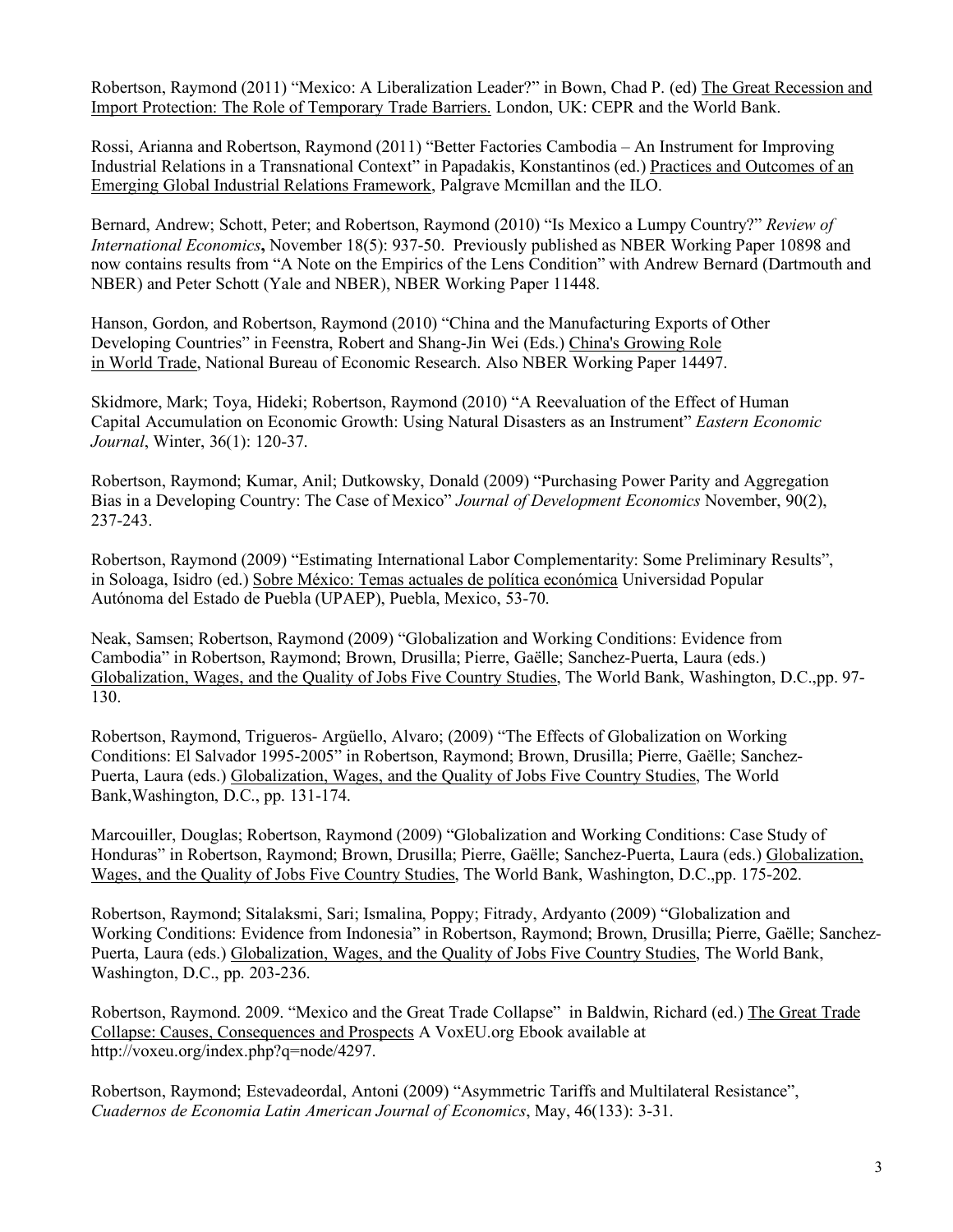Hanson, Gordon, and Robertson, Raymond (2008) "China and the Recent Evolution of Latin America's Manufacturing Exports" in Lederman, Daniel; Olarreaga, Marcelo; Perry, Guillermo E. eds. China and India's Challenge to Latin America Opportunity or Threat? The World Bank, Washington D.C.

Robertson, Raymond (2008) "Labor Market Implications of Globalization in Mexico" in Asis Kumar Pain, (ed.) Globalization Latin American Experience Icfai Press, Hyderbad, India.

Robertson, Raymond (2007) "Trade and Wages: Two Puzzles from Mexico", *World Economy,* September, 30(9), pp. 1347-1489.

Robertson, Raymond (2006) "Labor Market Implications of Globalization in Mexico" in Alberto Ortega Venzor, José Luis Paz Vega, and Rodrigo Núñez González, eds. Politicas Publicas para el Crecimiento y Desarrollo Memorias 2006 IBERGOP-Mexico.

Robertson, Raymond (2005) "Has NAFTA Increased Labor Market Integration between the United States and Mexico?" *The World Bank Economic Review*, 19: 425-448.

Kaplan, David S., Robertson, Raymond, and Maritínez González, Gabriel (2005) "What Happens to Wages after Displacement?" *Economia, The Journal of the Latin American and Caribbean Economic Association* Spring, 5(2): 197-242.

Robertson, Raymond (2005) "Defining North American Economic Integration" In: K.M. Huff, K.D. Meilke, R.D. Knutson, R.F. Ochoa, J. Rude, and A. Yunez-Naude (editors). *North American Agrifood Market Integration: Situation and Perspectives.* Proceedings of the First Annual North American Agrifood Market Integration Workshop. January. Friesen Printers. Winnipeg, Manitoba. Electronic version: http://naamic.tamu.edu/cancun/robertson.pdf

Robertson, Raymond (2004) "Relative Prices and Wage Inequality: Evidence from Mexico" *Journal of International Economics* December 64(2): 387-409.

Estevadeordal, Antoni and Robertson, Raymond (2004) "From Distant Neighbors to Close Partners: FTAA and the Pattern of Trade" with, in Estevadeordal, A., D. Rodrik, A. M. Taylor, and A. Velasco, eds. Integrating the Americas: FTAA and Beyond Cambridge: Harvard University Press.

Alvarez, Roberto and Robertson, Raymond (2004) "Exposure to Foreign Markets and Firm-Level Innovation: Evidence from Chile and Mexico" *Journal of International Trade and Economic Development* March, 13(1): 57- 87.

Robertson, Raymond (2003) "Exchange Rates and Relative Wages: Evidence from Mexico" *North American Journal of Economics and Finance* March, 14(1): 25-48.

Hanson, Gordon H., Robertson, Raymond, and Spilimbergo, Antonio (2002) "Does Border Enforcement Protect U.S. Workers from Illegal Immigration?" *Review of Economics and Statistics* 84(1): 73-92.

Robertson, Raymond and Dutkowsky, Donald H. (2002) "Labor Adjustment Costs in a Destination Country: The Case of Mexico" *Journal of Development Economics* February, 67(1): 29-54.

Robertson, Raymond (2000) "Wage Shocks and North American Labor Market Integration" *American Economic Review,* September, 90(4): 742-64.

Robertson, Raymond (2000) "Trade Liberalization and Wage Inequality: Lessons from the Mexican Experience" *World Economy*, June, 23(6): 827-49.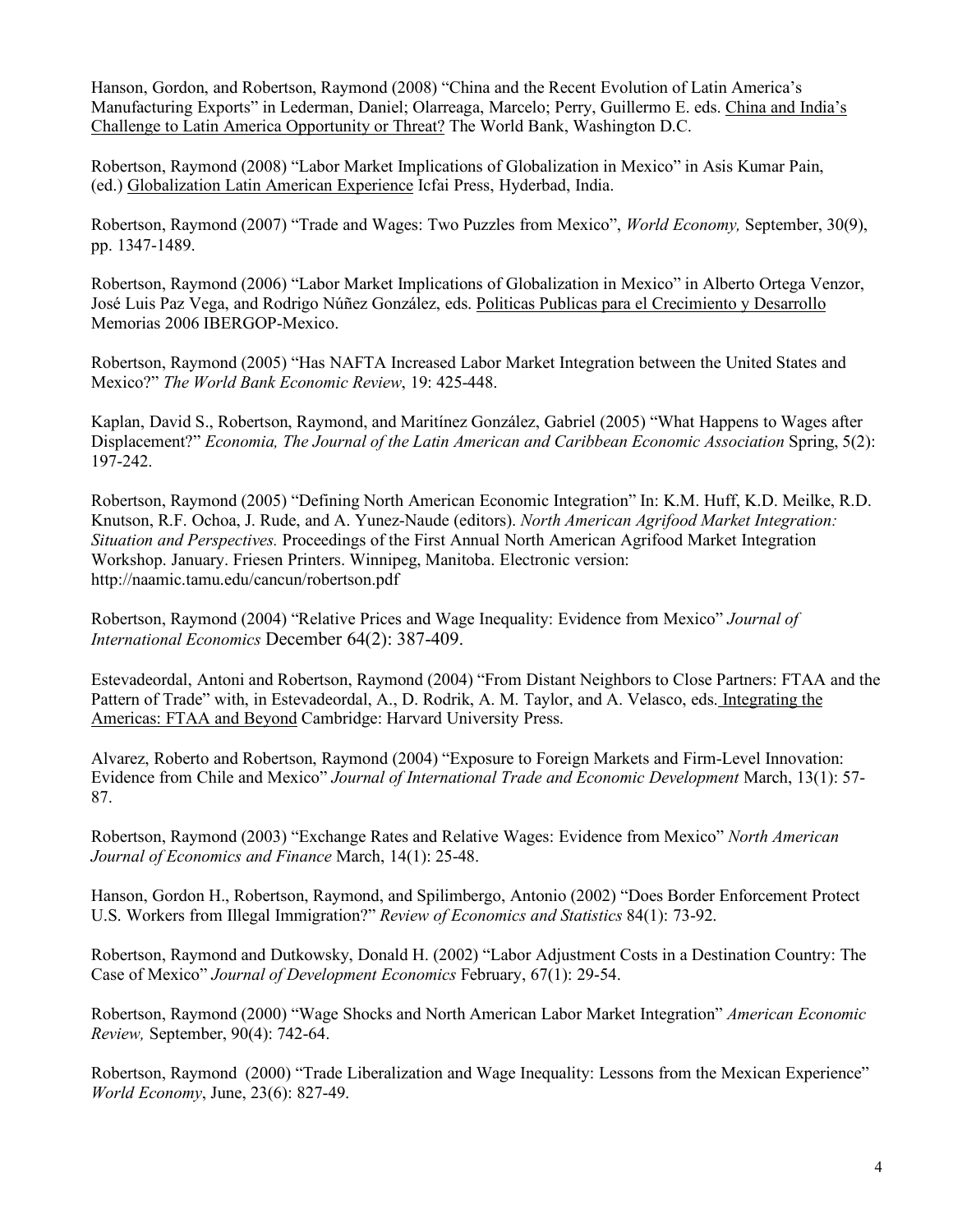Robertson, Raymond (2000) "Inter-Industry Wage Differentials Across Time, Borders, and Trade Regimes: Evidence from the United States and Mexico" in Villasuso, Juan Manual and Solórzano, Rafael Trejos (eds) Comercio e Integracion de Las Americas, Instituto Interamericano de Cooperación para la Agricultura (ICAA): 331-344.

Coronado, Julia and Robertson, Raymond (1996) "Inter-American Economic Integration and the NAFTA: Implications of Liberalized Trade for the Caribbean Sugar Industry" *Caribbean Studies* 28(2): 120-143.

Poitras, Guy, and Robertson, Raymond (1994) "The Politics of NAFTA in Mexico" *Journal of Inter American Studies and World Affairs* Summer, 36(1): 1-36.

## **PUBLICATIONS: Book Reviews**

Robertson, Raymond (2019) "Red is the New Green: China's Growing Influence in Latin America" *Latin American Research Review*, in press.

Robertson, Raymond (2011) "Review of: Unequal Partners: The United States and Mexico (by Sidney Weintraub)" *Journal of Economic Literature*, March, 49(1): 146-50.

### **PUBLICATIONS: Popular and Policy Articles and Publications**

Robertson, Raymond (2018) "Effects of Regulating International Trade on Firms and Workers" *IZA World of Labor*.

Wendelbo, Morten; Robertson, Raymond (2018) "Tariffs won't save American Steel Jobs. But We Can Still Help Steelworkers" *The Conversation, March 21, 2018. https://theconversation.com/tariffs-wont-save-american-steeljobs-but-we-can-still-help-steelworkers-93104.* 

#### **WORKING PAPERS**

"Labor Compliance and Factory Performance: Evidence from the Cambodian Garment Industry" with Yoko Asuyama and Takahiro Fukunishi, Better Work Discussion Paper 23, February 2017.

"Laws, Costs, Norms, and Learning: Improving Working Conditions in Developing Countries" with Rajeev Dehejia and Drusilla Brown, IZA Working Paper 10025, June 2016.

"Working Conditions, Work Outcomes, and Policy in Asian Developing Countries" with Hongyang Di, Drusilla Brown, and Rajeev Dehejia, Asian Development Bank Economics Working Paper Series No. 497, September 2016.

"An Evaluation of the Workforce Investment Act Adult Program in Minnesota: Lessons from the financial crisis" with Ellen Bendewald and Nicholas Maryns, IZA Working Paper 10107, July 2016.

"Are Sweatshops Profit-Maximizing? Answer: No. Evidence from Better Work Vietnam" with Drusilla Brown, Rajeev Dehejia, George Domat, and Selven Veeraragoo. Better Work Discussion Paper 17, March 2015.

"Apparel Wages Before and After the Better Factories Cambodia", Better Work Discussion Paper No. 3, ILO Geneva. July 2011.

"Labor Law Compliance and Human Resources Management Innovation: Better Factories Cambodia" with Rajeev Dehejia, Drusilla Brown, and Debra Ang. Better Work Discussion Paper No. 1. ILO, Geneva. January 2011.